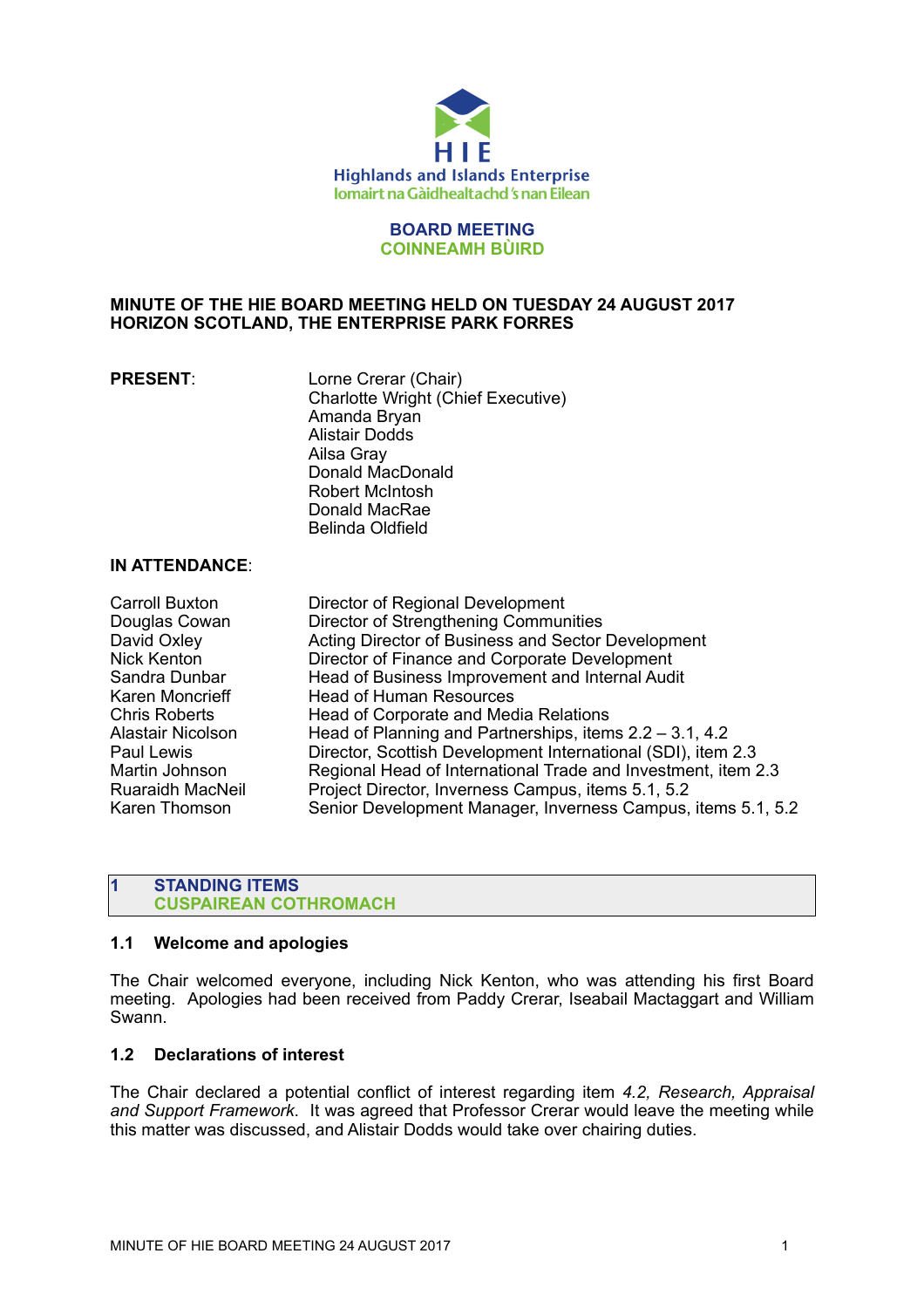# **1.3 Minute of the Board meeting of 25 April 2017**

The minute of the Board meeting of 25 April 2017 was approved.

# **1.4 Matters arising**

There were no matters arising that would not be covered elsewhere on the agenda.

# **1.5 Minute of the Board meeting of 6 June 2017**

Subject to minor corrections, and revision to capture more fully points that Amanda Bryan had raised during discussion of item 5.1, *Strengthening Communities and Fragile Areas Refocu*s, the minute of the meeting of 6 June 2017 was approved.

# **1.6 Matters arising**

There were no matters arising that would not be covered elsewhere on the agenda.

#### **2 UPDATES CUNNTASAN AS ÙR**

# **2.1 Updates from the Chair and Chief Executive**

The Chief Executive informed the Board that a review of the activities of Community Broadband Scotland, which HIE delivers on behalf of the Scottish Government, was now under way. Findings will be presented and discussed at a future meeting of the Risk and Assurance Committee.

Johnson and Johnson was continuing to seek a new owner for its LifeScan Scotland business in Inverness. HIE understood that this process was expected to take at least a year, and remained confident that a positive outcome would be achieved. .

Growth plans by Dingwall-based life sciences company Inside Biometrics Ltd were being reconsidered, as the company was facing challenges raising capital. The situation was developing rapidly, and the Board would be updated once the company's position was clearer.

*Paragraph removed due to commercial sensitivity.* 

*Paragraph removed due to commercial sensitivity.* 

Plans by Liberty House for a significant expansion of its aluminium smelter business in Lochaber were continuing to move forward. The Chief Executive was jointly chairing a new steering group, along with the Highland Council's Director of Development and Infrastructure.

Following Charlotte Wright's appointment as HIE Chief Executive, recruitment was under way to fill her former post of Director of Business and Sector Development.

HIE had appointed a new Head of Tourism. Anna Miller had previously held a number of roles in the agency, most recently in the Life Sciences team.

Ms Wright had accompanied 21 businesses from the Highlands and Islands to the Aqua Nor 2017 aquaculture technology exhibition in Trondheim, Norway. HIE and Scottish Development International had established the first Scottish stand at the event, which is the biggest of its kind in the world.

The Board formally consented to a request from the Chief Executive that all roles and responsibilities previously held by Forbes Duthie, as HIE's former Director of Finance and Corporate Services, should transfer to the new incumbent, Nick Kenton.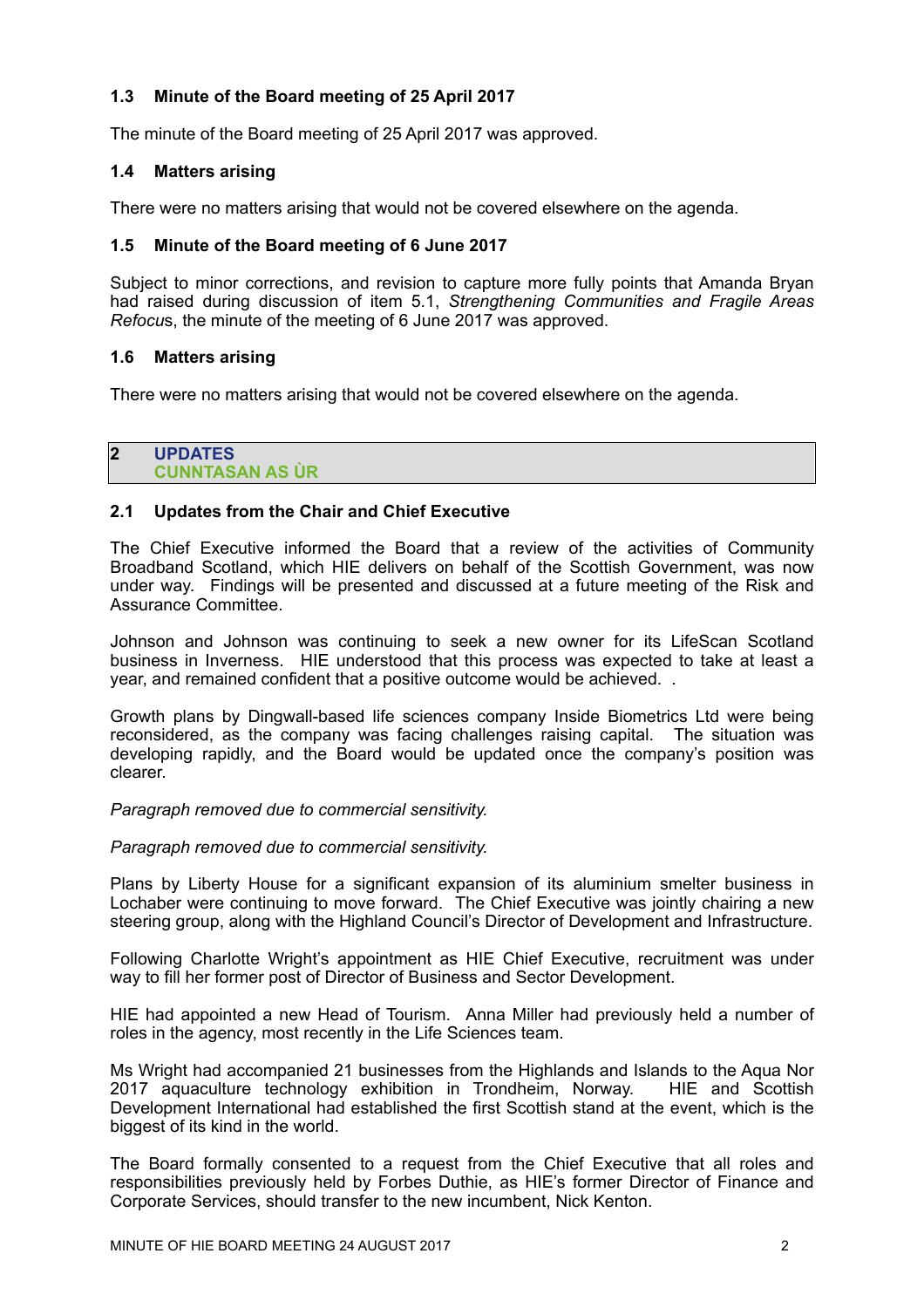The Chair of HIE reported that he had started work in an additional role as the joint Chair of the new Council of Rural Advisors, which had recently been established by the Scottish Government. The council would be creating a strategy for Scotland's rural economies that would be relevant to the work of HIE and to the Strategic Board being established by the Enterprise and Skills Review.

# *Paragraph removed in the interests of the effective conduct of public affairs.*

Professor Crerar had spoken at the official opening of new warehousing and other facilities to improve productivity at BASF (Callanish) Ltd, an international life sciences company based in HIE premises at Breasclate on the Isle of Lewis. The company was now employing around 90 highly skilled people in a fragile island community.

The Chair had hosted a reception for the High Commissioner for India in Inverness, and had also been invited by the Deputy First Minister to meet the Premier of Nova Scotia, with whom he had discussed the potential for region-to-region collaboration with the Highlands and Islands.

# **2.2 Enterprise and Skills Review update**

# *Alastair Nicolson joined the meeting.*

The Chief Executive introduced a paper updating the Board on the Scottish Government's Enterprise and Skills Review, in which HIE is continuing to engage positively. Ms Wright highlighted progress in developing a national strategic plan that would reflect the importance of both inclusive growth and a place-based approach to development. Performance measurement and evaluation was being considered alongside strategic planning, and a first draft of the plan was expected in September. A new evaluation unit, being established as part of the Enterprise and Skills Review, was expected to be led by a senior Scottish Government official.

Directors reported on individual workstreams to which they and their teams were contributing, and Board members raised a number of questions for discussion. It was noted that specific areas in which greater collaboration among agencies was expected included innovation, internationalisation, business support, and skills, in particular to align more closely the needs of businesses with labour supply. There was interest in the new South of Scotland agency, which will draw on HIE as a model and include community development powers. The Chief Executive acknowledged that participation in the Review was placing demands on HIE's resources, but emphasised that achieving successful outcomes continued to be a priority for the agency and its partners.

Professor Crerar reported that the Implementation Board, which he is chairing as an interim arrangement while the new Strategic Board is being established, had held two meetings to date, and was making good progress. The Chair of the Strategic Board was expected to be announced very soon.

# **2.3 International update**

# *Paul Lewis and Martin Johnson joined the meeting.*

The Director of Scottish Development International (SDI) and HIE's Head of Internationalisation presented an update on progress, covering both agencies' roles in supporting businesses to export, and efforts to attract foreign direct investment into the Highlands and Islands in particular. There was positive news on existing exports, with increasing numbers of companies across Scotland diversifying and entering new markets. Encouraging more companies to become exporters was proving more challenging, and a sharper focus was now being developed to identify and support those businesses that would be able to move most quickly into becoming exporters. The latest survey by EY showed that Scotland was maintaining its position as the top ranking UK location for inward investment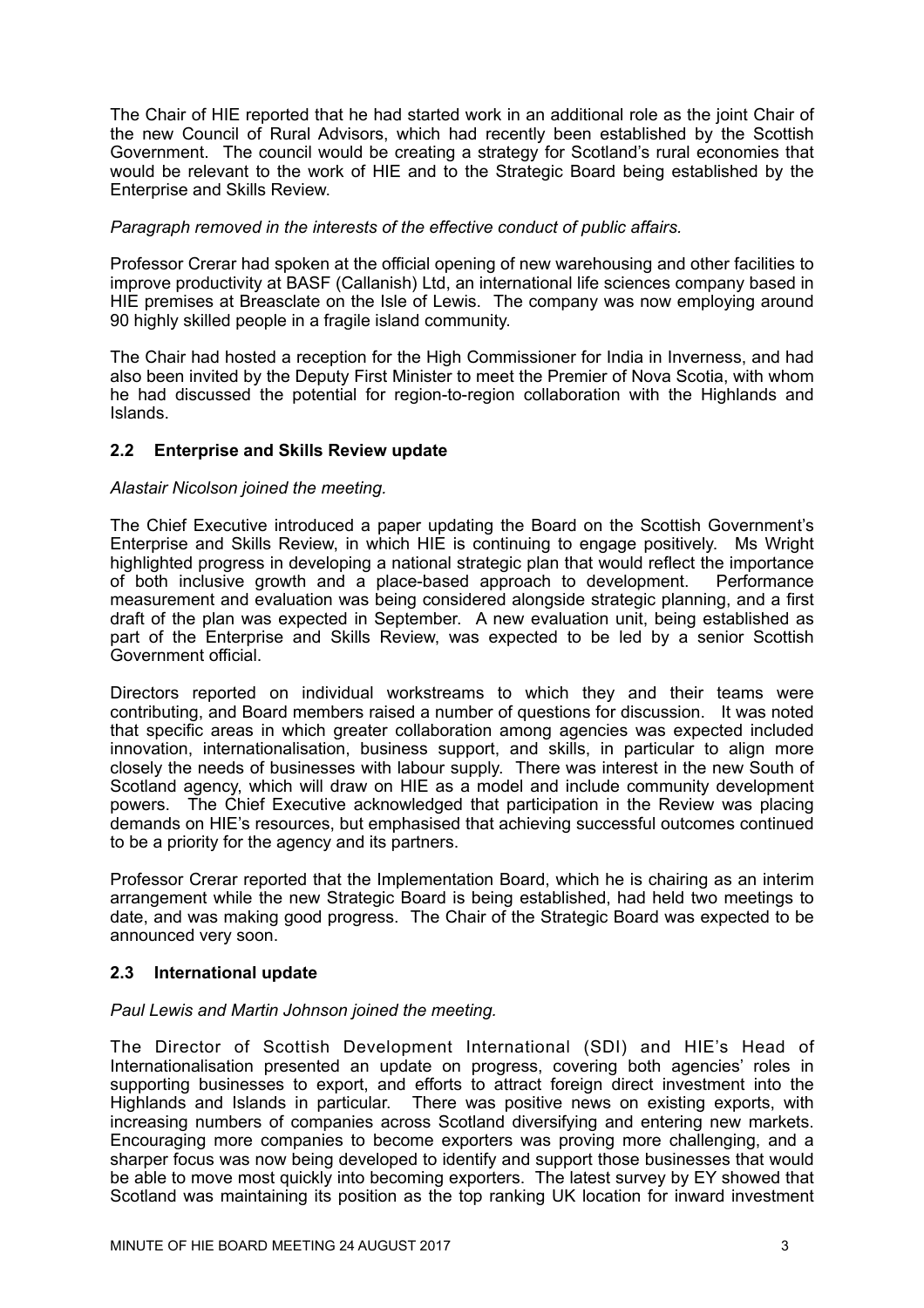outside London, although projects were tending to be smaller than in previous times, and competition from other EU locations was strong.

All HIE account managers were undertaking new training in international trade, and working closely with colleagues in the International team and in SDI to develop client opportunities. Work was under way to ensure chambers of commerce members were aware of services that HIE and SDI offer to support internationalisation, and greater collaboration was being pursued with Business Gateway, including collocation of staff in some offices. The new London hub, Scotland House, was providing a good showcase for Scotland and Scottish businesses, and proving particularly valuable as a convenient location to highlight opportunities to potential inward investors visiting the UK capital. Other hubs in Berlin, Dublin and Brussels were also very active.

Board members were very interested in the report and discussed a number of points, focusing on inward investment in particular. Donald MacRae noted that relatively small inward investment projects, such as those currently being delivered could generate long term returns. Donald MacDonald asked what more could be done to attract investors to the Highlands and Islands, and Mr Lewis stressed the importance of developing strong marketing propositions. In response to a question on destination marketing from Ailsa Gray, Mr Lewis noted the success of a pilot to support small food and drink firms to achieve scale through collaboration, and noted that more regional export partnerships were likely to be encouraged as an outcome of the Enterprise and Skills Review. Mr Johnson added that HIE had supported a number of destination organisations, although the need to achieve State Aid compliance could make this challenging.

The Chair thanked Mr Lewis and Mr Johnson for their contribution to the meeting.

*Paul Lewis and Martin Johnson left the meeting.*

#### **3 RESOURCES AND GOVERNANCE GOIREASAN IS RIAGHLACHAS**

# **3.1 Corporate performance report – including focus on innovation**

The Head of Planning and Partnerships delivered a presentation on HIE's latest corporate performance report, demonstrating progress towards achieving a set of measures for 2017/18 that had been agreed with the Scottish Government. This showed that, at this point in the financial year, HIE's Leadership Team was comfortable that satisfactory progress was being delivered against all measures. The report included a focus on HIE's activities to support companies across the region to improve productivity, turnover and growth through a range of products and services that promote innovation.

The Board discussed the report in depth, noting in particular the need for HIE, government and other agencies to stay abreast of the various ways in which the UK's decision to leave the European Union is currently affecting businesses in the region, and is likely to do so in future. Mr Nicolson noted that HIE was gathering data through its business panel to monitor the impact of leaving the EU, among other issues, and was using and sharing this information to inform strategy and actions at both regional and national levels.

Alistair Dodds highlighted the need for robust data on regional and Scottish trade with the rest of the UK, and suggested this was an issue that the new Strategic Board should pursue. Donald MacRae commented that improving productivity remained a challenging issue, and it was important for HIE to ensure that a broad range of businesses was being supported so that achievement of performance measures did not rely on the success of a small number of very high performing companies.

The Board thanked Mr Nicolson for his presentation.

#### *Alastair Nicolson left the meeting.*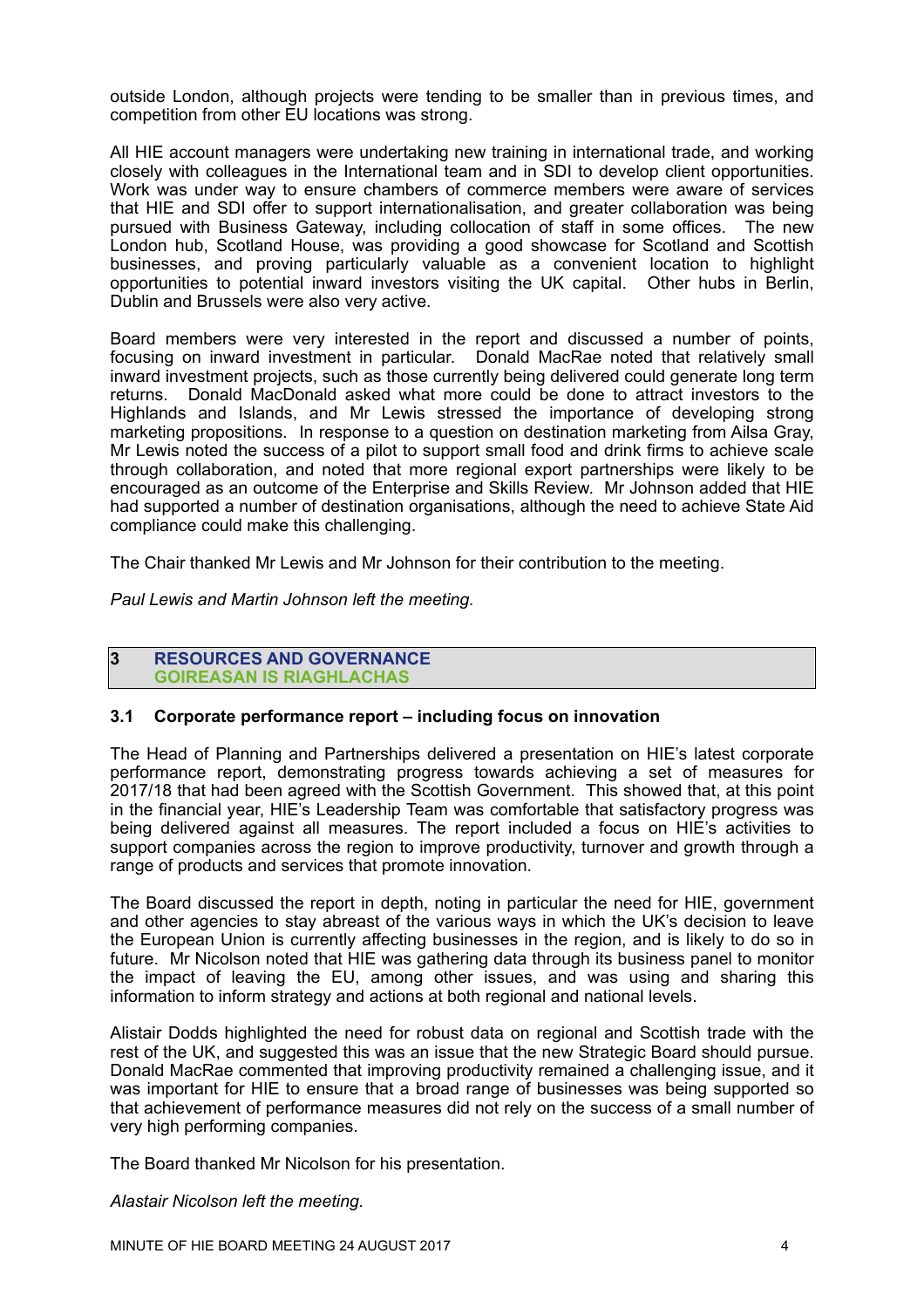# **3.2 Financial statement to 31 July 2017**

The Director of Finance and Corporate Services presented a report summarising HIE's financial performance in the four months from 1 April to 31 July 2017. This showed that HIE was overall in a strong position to achieve a balanced out-turn by the end of 2017/18, with both expenditure and commitment at healthy levels for this stage in the financial year. The position would continue to be monitored and reviewed carefully, with regular updates presented to the Board.

*Paragraph removed in the interests of the effective conduct of public affairs.* 

# **3.3 Risk register – July 2017**

The Head of Business Improvement and Internal Audit presented HIE's latest corporate risk register, dated August 2017. This showed risks allocated against a number of agreed themes, and included information to track the movement of risks over time. The report highlighted a small number of 'top risks', along with descriptions of measures that were in place to manage them. HIE's approach to monitoring risk had recently being refreshed and was continuing to be reviewed and refined, with input from management, the Risk and Assurance Committee, and the full Board.

In discussion, it was agreed that it would be helpful for the Board to receive reports on progress towards benefits realisation from certain priority investments that had received Board approval. It was noted that a revised approach to priority investments was being developed and would be considered at the December 2017 meeting of the Risk and Assurance Committee.

The impact of General Data Protection Regulation, to be introduced in 2018, was being assessed and had been included in a forward plan considered by the Risk and Assurance Committee. The Board noted that responsibility for health and safety oversight lay with an executive committee chaired by the Director of Strengthening Communities. A health and safety policy review was currently under way and its outcomes would be presented to the Risk and Assurance Committee.

# **3.4 Draft Risk and Assurance Committee minute, 7 June 2107**

Alistair Dodds, as Chair of the Risk and Assurance Committee, presented the draft minute of its most recent meeting, held on 7 June 2017. Minutes of the Risk and Assurance Committee are routinely presented to the full Board in draft form to enable early consideration to be given to any urgent issues that may have been identified.

# **3.5 Property activity report for Quarter 1, 2017/18**

The Director of Regional Development presented HIE's property activity report for the first quarter of 2017/18. It was noted that vacancy rates compared well with national averages, and that the marketing of available premises was being reviewed, including the potential to develop the use of social media. An update on plans to achieve HIE's annual property sales target would be presented to the Leadership Team later in the year.

#### **4 INVESTMENT PROPOSALS MOLAIDHEAN AIRGEAD-TASGAIDH**

# **4.1 Project amendment: Enterprise Park Forres units 10 and 11**

The Board approved a request from the Moray area team to award an additional £18,250 (0.6% of the original approval) towards the construction costs of two advance properties (units 10 and 11) at the Enterprise Park Forres. Costs had risen slightly above the anticipated level due to unforeseen circumstances, including hard ground conditions that had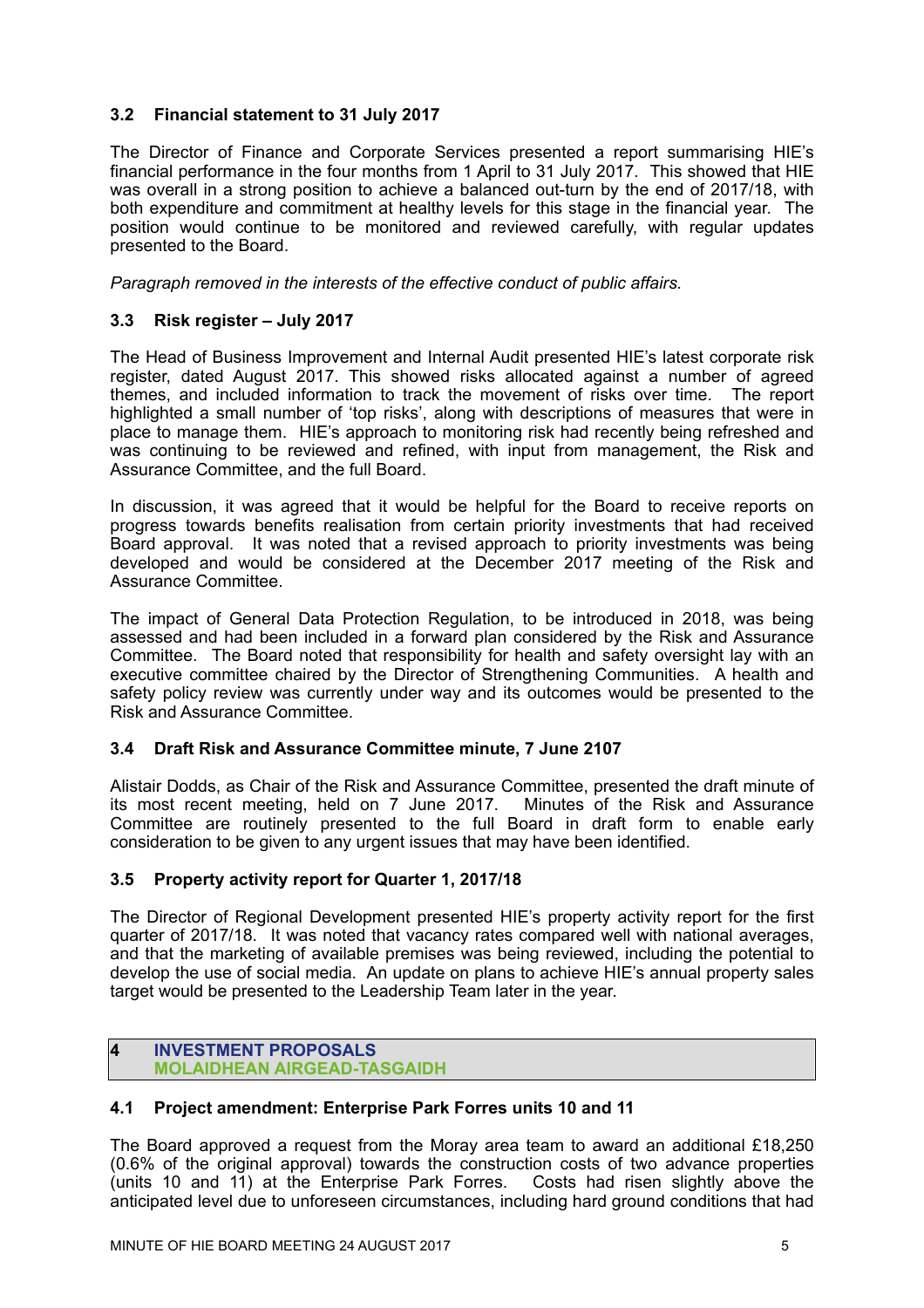not been detected despite industry-standard testing having been applied. The total project cost was now £2,855,457. Both premises had been completed successfully, and let to tenants.

# **4.2 Research, appraisal and support framework 2017/20**

*Lorne Crerar left the meeting, having declared an interest in this issue. Alistair Dodds took the chair for this item.* 

#### *Alastair Nicolson rejoined the meeting.*

The Director of Strengthening Communities, as Senior Responsible Owner for this project, introduced a paper recommending top sliced cash funding up to a maximum £4,533,000 over four years to support the delivery of HIE projects through a new Research, Appraisal and Support (RAS) framework. The proposal would merge three existing frameworks to establish a more streamlined and efficient mechanism, guided by a cross-organisational steering group, for HIE staff to procure external specialist support in three subject areas: economic impact assessment; project management consultancy, and research and evaluation services.

The framework had been tendered as three lots through Public Contracts Scotland, and it was proposed to come into effect on 1 October 2017. Lot 1, *Finance and Technical Support*, would include three suppliers. Lot 2, *Project Development, Appraisal and Review*, would have six, and Lot 3, *Research*, would have seven.

Alistair Dodds raised the issue of potential conflicts of interest concerning Board members, and the Chief Executive explained that legal services company Harper MacLeod, which is chaired by Professor Crerar, was not a supplier within the framework, but had been put forward as a nominated sub-contractor. Professor Crerar had therefore declared an interest, and would play no part in any Board decision relating to the framework.

The Board approved the award of the new framework to the successful bidders, at a cost of up to £4,533,000 over four years, as recommended. It was also agreed that projects could be set up for an initial six-month allocation, covering October 2017 to March 2018, as Lot 1 £117k; Lot 2 £200k, and Lot 3 £220k. Authority to finalise contractual matters was delegated to the Chief Executive.

*Alastair Nicolson left the meeting.* 

*Lorne Crerar rejoined the meeting and resumed the chair.* 

#### **5 ITEMS FOR DISCUSSION CUSPAIREAN AIRSON BEACHDACHADH**

# **5.1 Inverness Campus: interim evaluation by ekosgen**

*Ruaraidh MacNeil and Karen Thomson joined the meeting.* 

The Project Director, Inverness Campus, presented the findings of an interim evaluation of the project carried out by independent consultants ekosgen. Designed as a transformational development for the region, Inverness Campus had opened in May 2015 and currently hosted a number of private businesses, as well as Inverness College UHI, HIE, the University of the Highlands and Islands, and Scotland's rural College. As one of HIE's most significant capital investment projects, it put academia and research at the centre of economic development, creating opportunities to attract population, including young people.

The Board welcomed the evaluation, which summarised both challenges and achievements associated with infrastructure and physical development, along with economic and environmental benefits; inward investment; collaboration; community and social benefits, and strategic added value.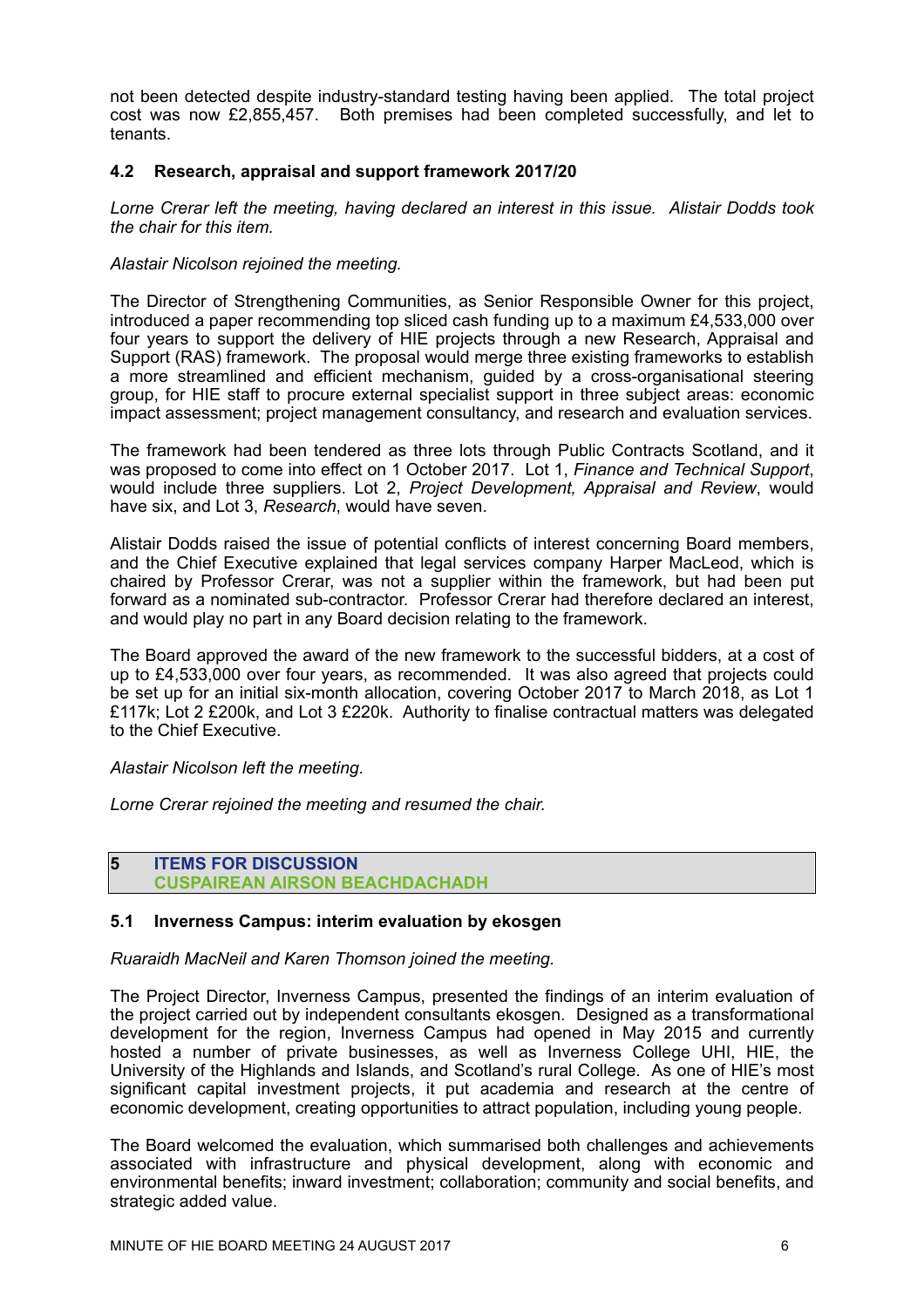In discussion, Amanda Bryan stressed the importance of obtaining quantitative data on social and community benefits, in addition to qualitative results that were included in the report. It was noted that plans to attract a hotel developer were progressing well, with HIE expecting to go to market around the end of October. Alistair Dodds raised the topic of sports facilities, which have been part of the Campus masterplan since its inception and had potential to attract SportScotland funding. *Sentence removed in the interests of the effective conduct of public affairs.* 

Board members also highlighted the need for strong strategies to guide communications and inward investment, with a clearly defined USP for the campus. It was agreed that the Campus team would look to reinforce messages that the campus is a location for business as well as education, including considering options to convey HIE's role more strongly in site signage.

#### **5.2** I**nverness Campus proposal by SRUC to create a Centre for Excellence for Digital Agriculture and Animal Health**

The Project Director, Inverness Campus, presented an initial strategic assessment, outlining a proposal by Scotland's Rural College (SRUC) to create a centre for excellence for digital agriculture and animal health at Inverness Campus. The paper sought the Board's approval in principle for HIE to proceed with discussions with SRUC regarding the possible sale of part of Plot 17 at Inverness Campus, extending to 0.72 of an acre, for this purpose.

The project would include the relocation of SRUC's veterinary surveillance facility from the residential area of Drummondhill, Inverness, to new, custom-built premises with trunk road access. Mr MacNeil and HIE's Director of Property and Infrastructure had visited the present facility, and both had formed the view that the proposed centre for excellence would be an appropriate development at Inverness Campus, providing opportunities for academic collaboration and possible expansion of research capacity.

The Board gave its approval in principle to the proposals. It was agreed that a detailed paper would be considered once the SRUC's plans were fully developed and HIE had completed due diligence. There was likely to be public interest in the proposed relocation, and HIE and SRUC staff would work together to ensure an effective communications plan was put in place.

*Ruaraidh MacNeil and Karen Thomson left the meeting.* 

# **5.3 HIE Board strategic planning day, 29 September – draft agenda**

The Board reviewed proposals for a strategic planning day scheduled to be held in Inverness on Friday 29 September, and including an opportunity to discuss national and regional priorities with the Cabinet Secretary for Rural Economy and Connectivity. Members expressed a wish to fully understand and explore how budget is allocated and spent against strategic priorities, including geographical and sectoral impacts. It was agreed that background information would be circulated prior to the event, including research that had been used to inform the Enterprise and Skills Review.

# **6 ITEMS FOR INFORMATION CUSPAIREAN AIRSON FIOSRACHADH**

# **6.1 Quarterly approvals list from April to June 2017**

The Board noted the latest list of funding approved by HIE to support economic and community development across the region.

# **6.2 Economic Briefing – August 2017**